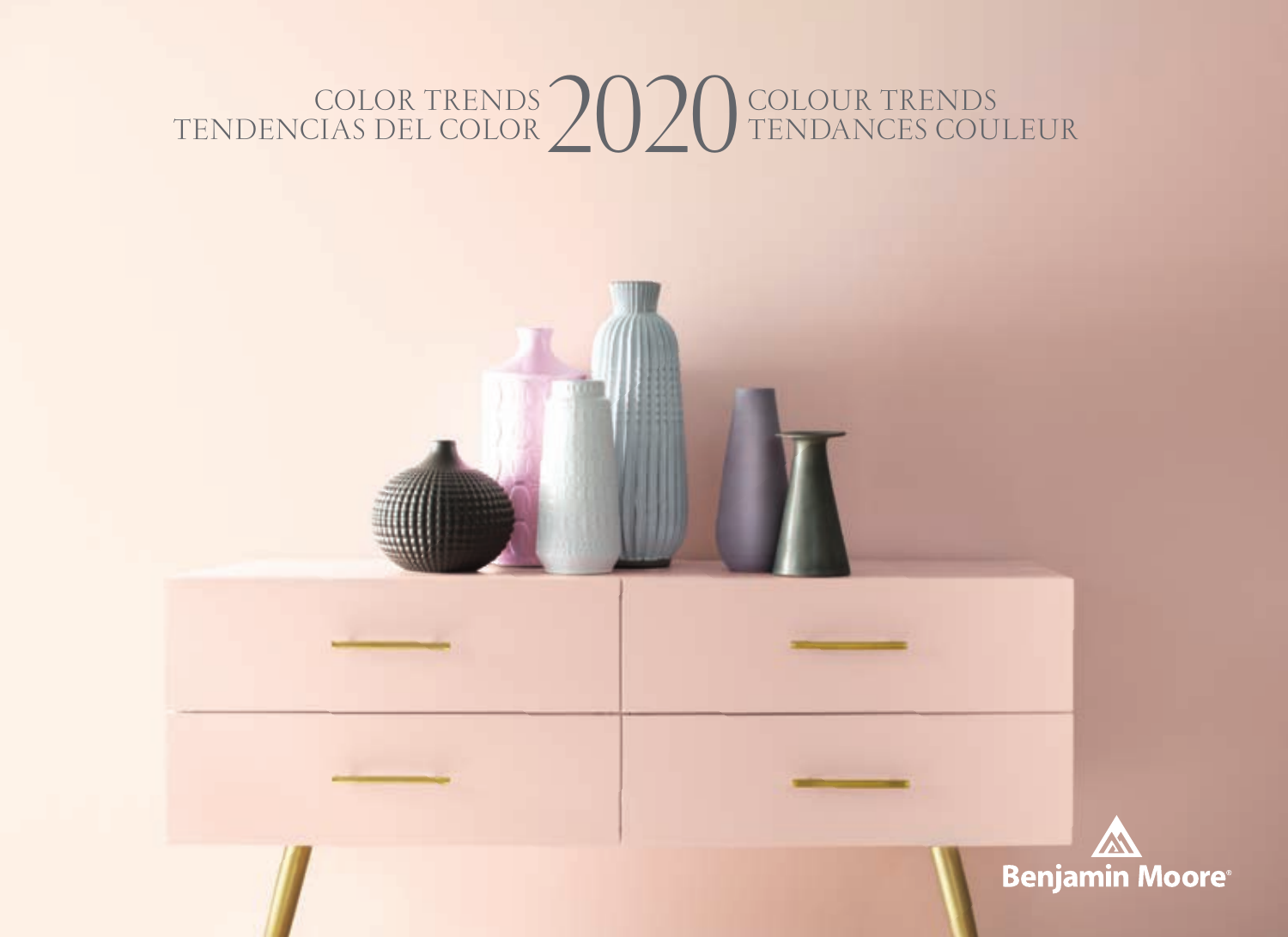*A fresh palette. A revitalized spirit. A soft, rosy hue blooming with potential, First Light is the backdrop for a bright new decade.*

*Una paleta nueva. Un espíritu revistalizado. Un tono rosa suave, con potencial floreciente, Primera Luz es el telón de fondo de una nueva década abrillante.*

*Une palette rafraîchissante. Un esprit revigoré. Un rosé tendre qui laisse poindre son potentiel, Première Lueur est la toile de fond d'une éclatante nouvelle décennie.*

WALLS: First Light 2102-70, ben, Flat TRIM: White Heron OC-57, ben, Semi-Gloss

*PAREDES: Primera Luz 2102-70, ben, liso sin brillo MARCOS: Blanco Garza OC-57, ben, semi-brillante*

MURS : Première Lueur 2102-70, ben, fini mat MOULURES : Blanc Tourterelle OC-57, ben, fini semi-lustre

### COLOR OF THE YEAR 2020 COLOR DEL AÑO COLOUR OF THE YEAR COULEUR DE L'ANNÉE



FIRST LIGHT 2102-70 PRIMERA LUZ PREMIÈRE LUEUR

Color accuracy is ensured only when tinted in quality Benjamin Moore® paints. Color representations may differ slightly from actual paint. La exactitud del color solo se garantiza cuando se tintan pinturas de calidad Benjamin Moore®. Las repr del color pueden diferir ligeramente de la pintura real. L'exactitude des couleurs est assurée uniquement avec l'utilisa peintures de qualité Benjamin Moore<sup>MD</sup>. Les couleurs illustrées peuvent différer légèrement de la peinture en contenant.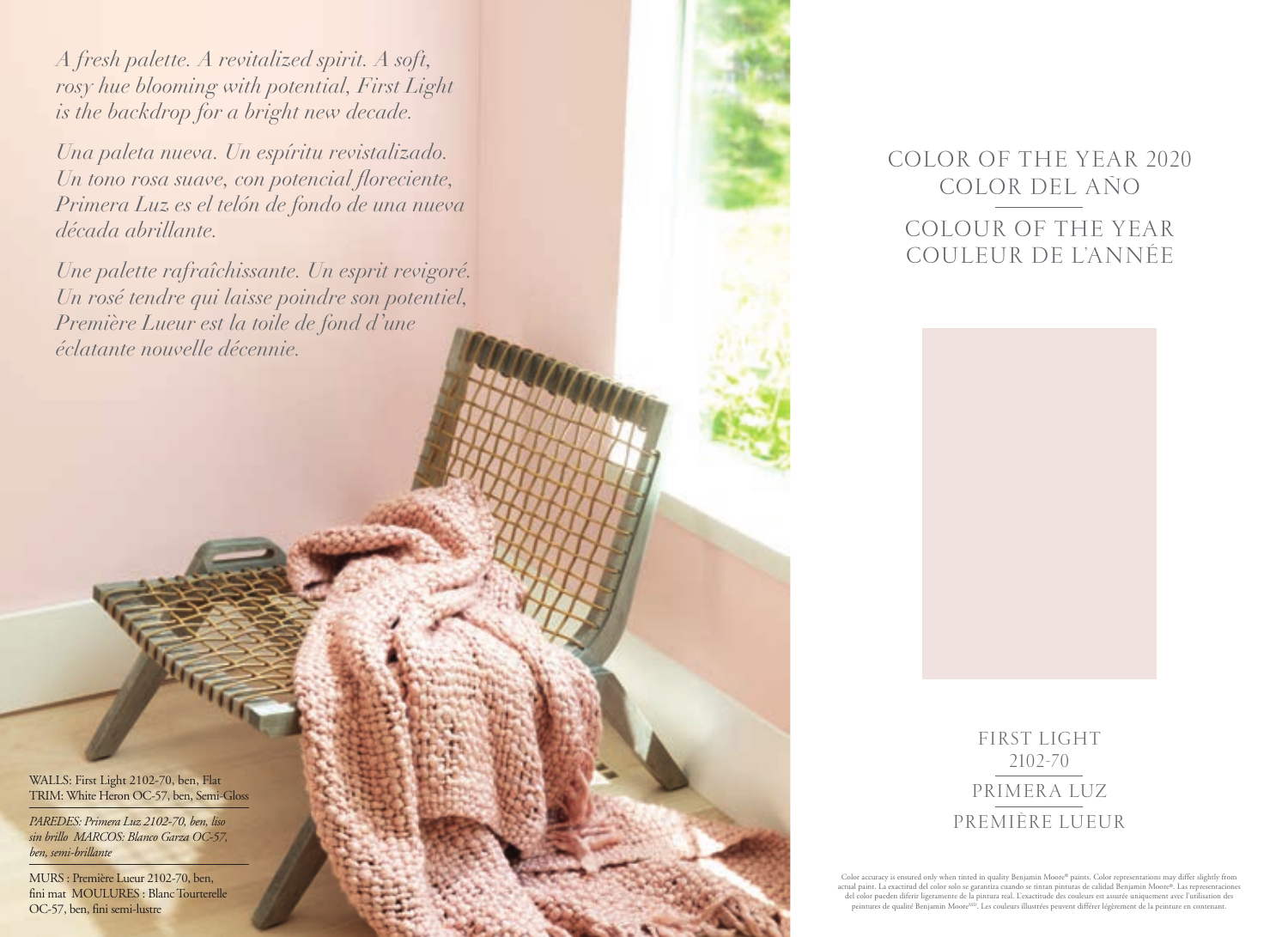ACCENT WALL: First Light 2102-70, Aura, Eggshell WALLS: White Heron OC-57, Aura, Eggshell CEILING: White Heron OC-57, Waterborne Ceiling Paint, Ultra Flat

*PARED DE ACENTO: Primera Luz 2102-70, Aura, semi-mate PAREDES: Blanco Garza OC-57, Aura, semi-mate TECHO: Blanco Garza OC-57, Pintura para techo al agua, ultra liso sin brillo*

MUR D'ACCENT : Première Lueur 2102-70, Aura, fini velouté MURS : Blanc Tourterelle OC-57, Aura, fini velouté PLAFOND : Blanc Tourterelle OC-57, peinture à base d'eau pour plafonds, fini extra-mat

Sung Snaph MARTEUNY COURTES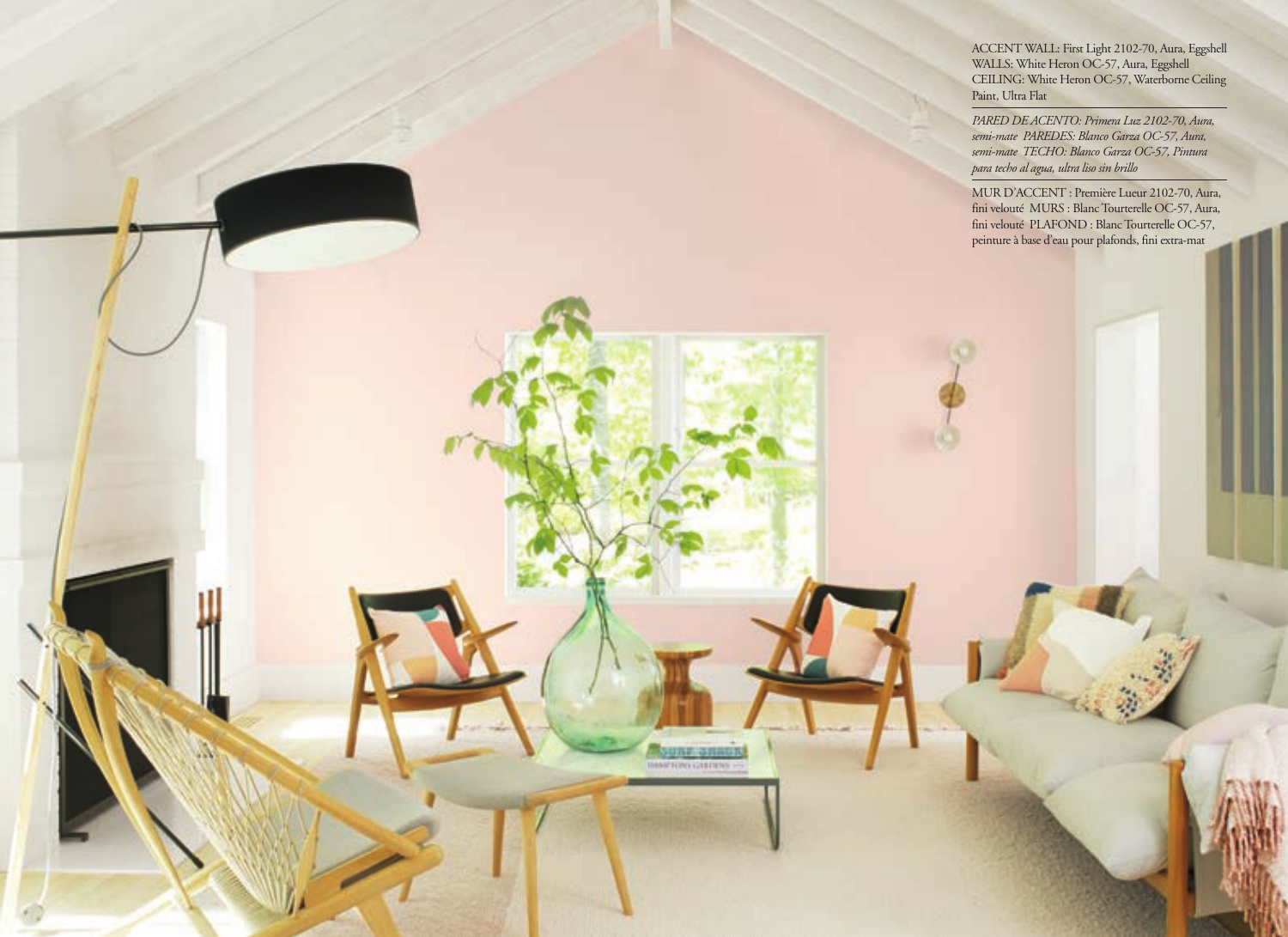

LEFT: ACCENT WALL: Crystalline AF-485, Aura, Matte WALL: White Heron OC-57, Aura, Matte CEILING: White Heron OC-57, Waterborne Ceiling Paint, Ultra Flat NEAR RIGHT: WALL: Cushing Green HC-125, Regal Select, Eggshell BATHROOM WALL: White Heron OC-57, Aura Bath & Spa, Matte FAR RIGHT: UPPER WALL: Crystalline AF-485, Regal Select, Flat LOWER WALL: Cushing Green HC-125, Regal Select, Flat

IZQUIERDA: *PARED DE ACENTO: Cristalino AF-485, Aura, mate PARED: Blanco Garza OC-57, Aura, mate TECHO: Blanco Garza OC-57, Pintura para techo al agua, ultra liso sin brillo* DERECHA, CERCA: *PARED: Verde de Cushing HC-125, Regal Select, semi-mate PARED DEL BAÑO: Blanco Garza OC-57, Aura Baño y balneario, mate* DERECHA, LEJOS: *PARED SUPERIOR: Cristalino AF-485, Regal Select, liso sin brillo PARED INFERIOR: Verde de Cushing HC-125, Regal Select, liso sin brillo* 

GAUCHE : MUR D'ACCENT : Cristallin AF-485, Aura, fini mat MUR : Blanc Tourterelle OC-57, Aura, fini mat PLAFOND : Blanc Tourterelle OC-57, peinture à base d'eau pour plafonds, fini extra-mat DROITE, À L'AVANT-PLAN : MUR : Campanule HC-125, REGAL Select, fini velouté MUR DE LA SALLE DE BAINS : Blanc Tourterelle OC-57, Aura pour salles de bains et spas, fini mat DROITE, À L'ARRIÈRE-PLAN : MUR DU HAUT : Cristallin AF-485, REGAL Select, fini mat MUR DU BAS : Campanule HC-125, REGAL Select, fini mat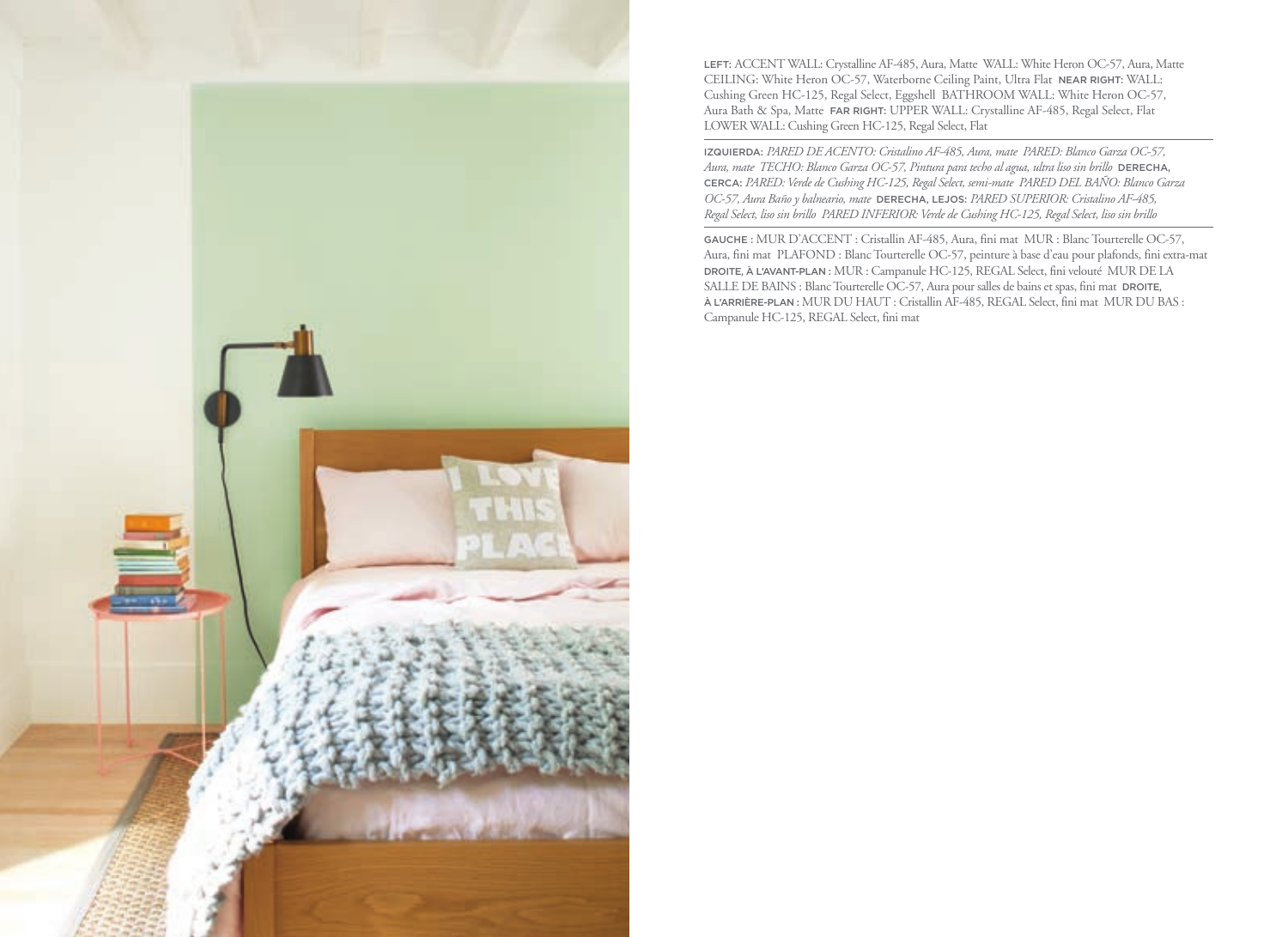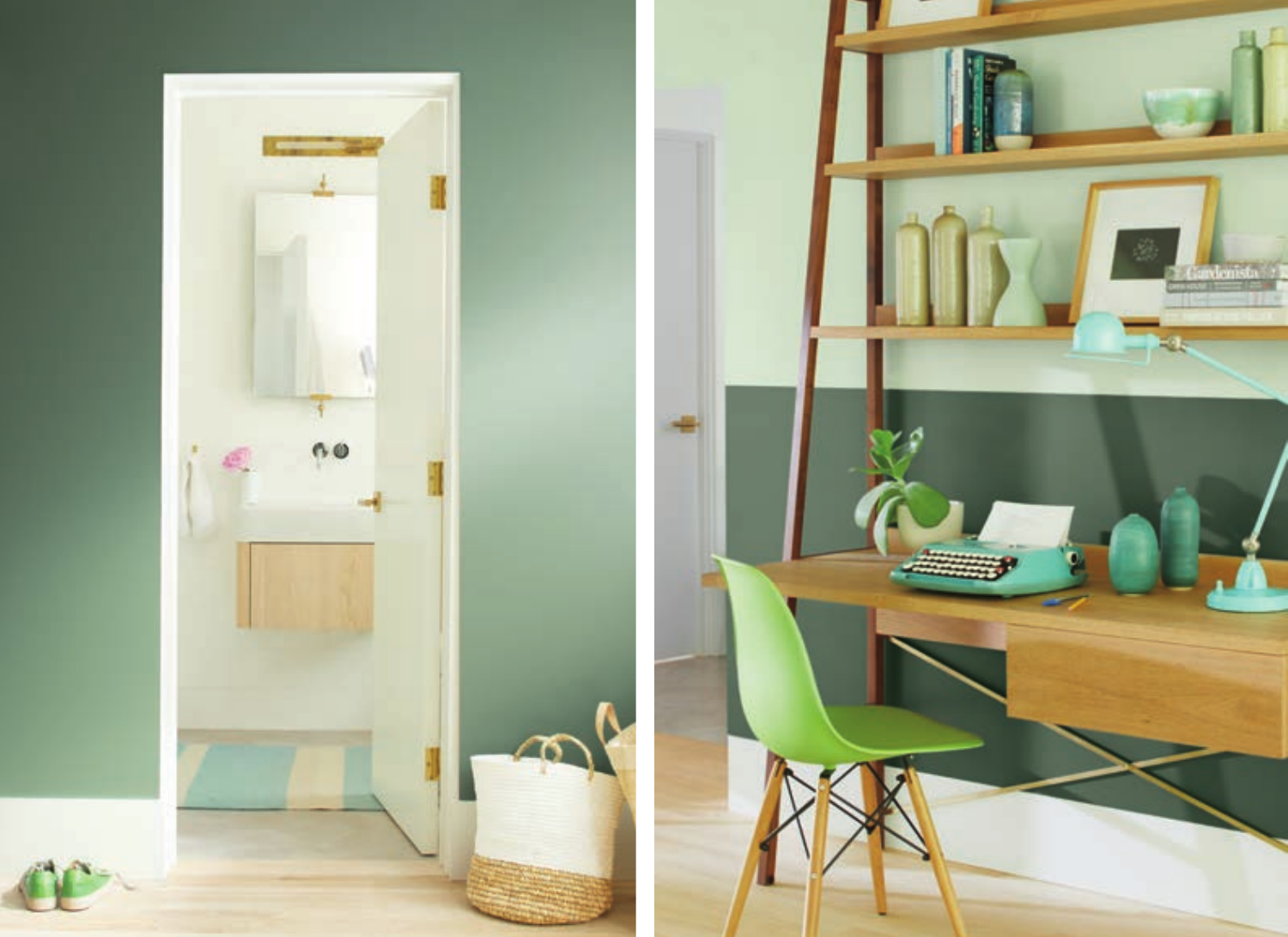![](_page_5_Picture_0.jpeg)

LEFT: ISLAND: Oxford Gray 2128-40, ADVANCE®, Semi-Gloss CABINET: White Heron OC-57, ADVANCE, Semi-Gloss BELOW: WALLS: Windmill Wings 2067-60, Aura, Eggshell RIGHT: WALLS: Windmill Wings 2067-60, ben, Eggshell BANQUETTE BASE: Oxford Gray 2128-40, ben, Semi-Gloss

IZQUIERDA: *ISLA: Gris de Oxford 2128-40, ADVANCE, semi-brillante GABINETES: Blanco Garza OC-57, ADVANCE, semi-brillante* DEBAJO: *PAREDES: Alas de Molino 2067-60, Aura, semi-mate* DERECHA: *PAREDES: Alas de Molino 2067-60, ben, semi-mate BASE DE LA BANCA: Gris de Oxford 2128-40, ben, semi-brillante*

GAUCHE : ÎLOT : Gris Oxford 2128-40 ADVANCE, fini semi-lustre ARMOIRES : Blanc Tourterelle OC-57, ADVANCE, fini semi-lustre CI-DESSOUS : MURS : Bleu de Chine 2067-60, Aura, fini velouté DROITE : MURS : Bleu de Chine 2067-60, ben, fini velouté BASE DE LA BANQUETTE : Gris Oxford 2128-40, ben, fini semi-lustre

![](_page_5_Picture_4.jpeg)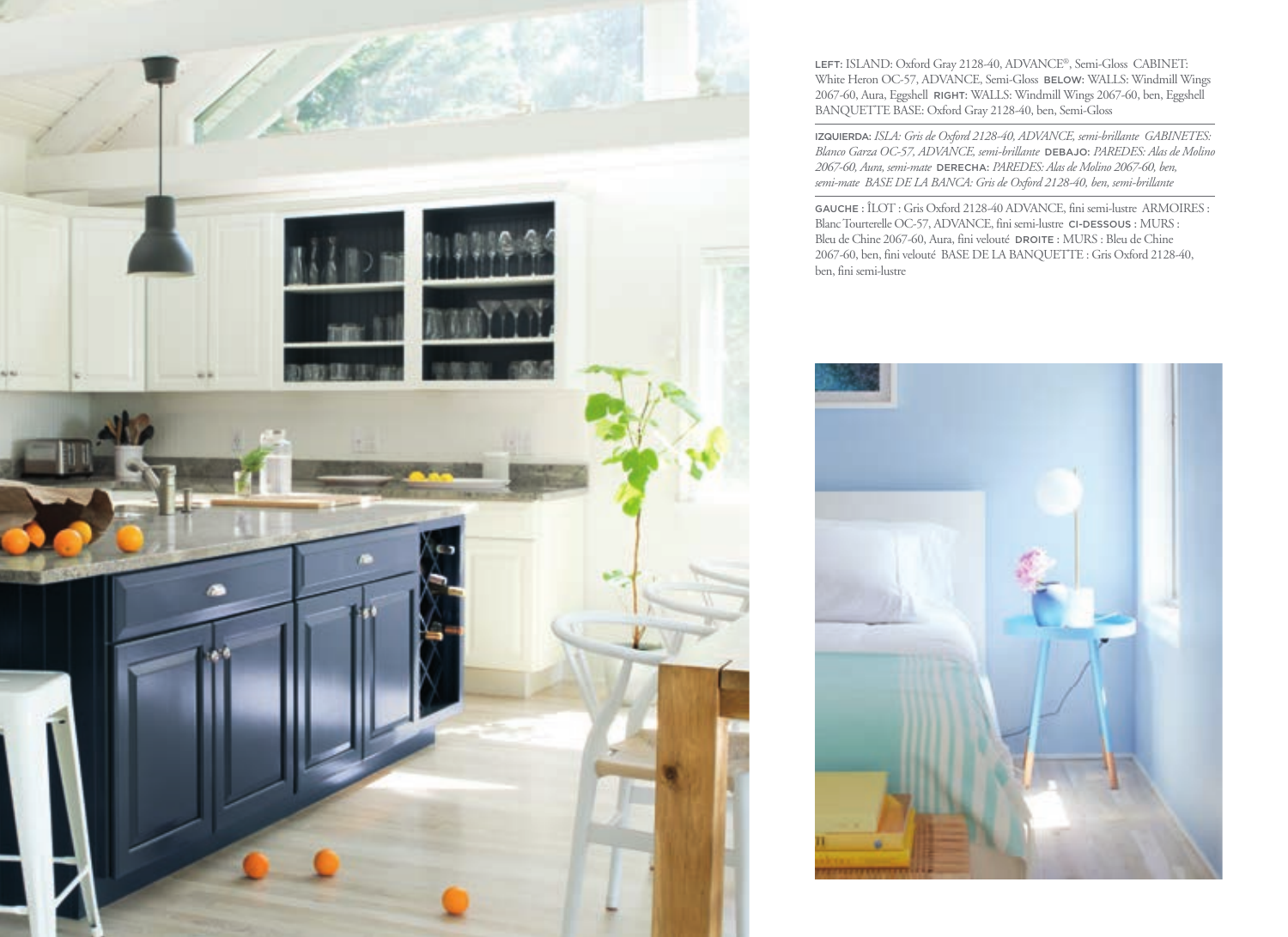![](_page_6_Picture_0.jpeg)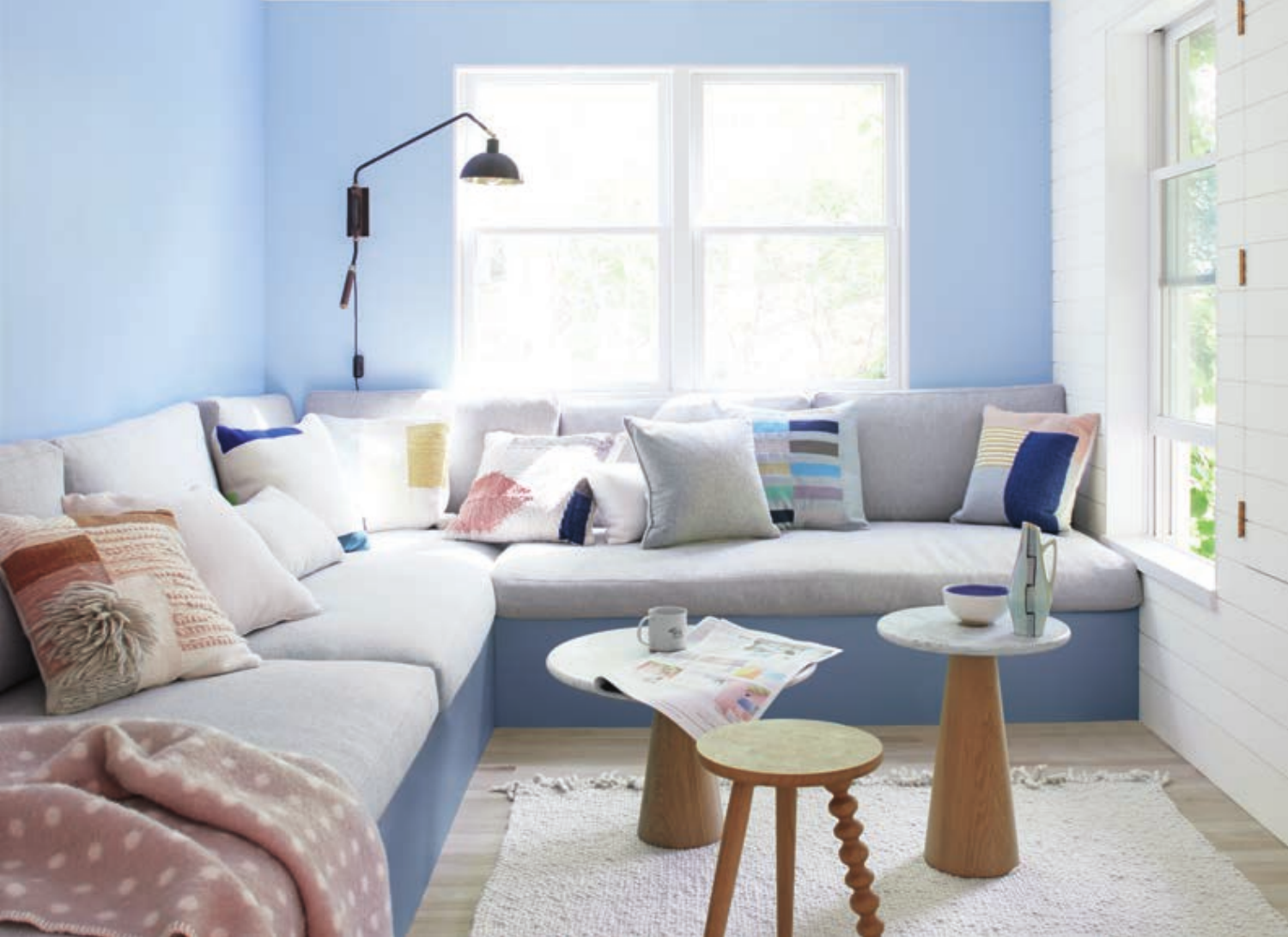LEFT: WALL: Golden Straw 2152-50, Regal Select, Eggshell BELOW: BOOKCASE: White Heron OC-57, ADVANCE, Semi-Gloss WALLS: Golden Straw 2152-50, Regal Select, Eggshell RIGHT: WALLS: White Heron OC-57, Regal Select, Pearl CEILING: White Heron OC-57, Regal Select, Flat

IZQUIERDA: *PARED: Paja Dorada 2152-50, Regal Select, semi-mate* DEBAJO: LIBRERO: *Blanco Garza OC-57, ADVANCE, semi-brillante PARED: Paja Dorada 2152-50, Regal Select, semi-mate*  DERECHA: *PAREDES: Blanco Garza OC-57, Regal Select, perlado TECHO: Blanco Garza OC-57, Regal Select, liso sin brillo*

GAUCHE : MUR : Paille Dorée 2152-50, REGAL Select, fini velouté CI-DESSOUS : BIBLIOTHÈQUE : Blanc Tourterelle OC-57, ADVANCE*,* fini semi-lustre MUR : Paille Dorée 2152-50, REGAL Select, fini velouté DROITE : MURS : Blanc Tourterelle OC-57, REGAL Select, fini perle PLAFOND : Blanc Tourterelle OC-57, REGAL Select, fini mat

 $-1$ 

![](_page_7_Picture_4.jpeg)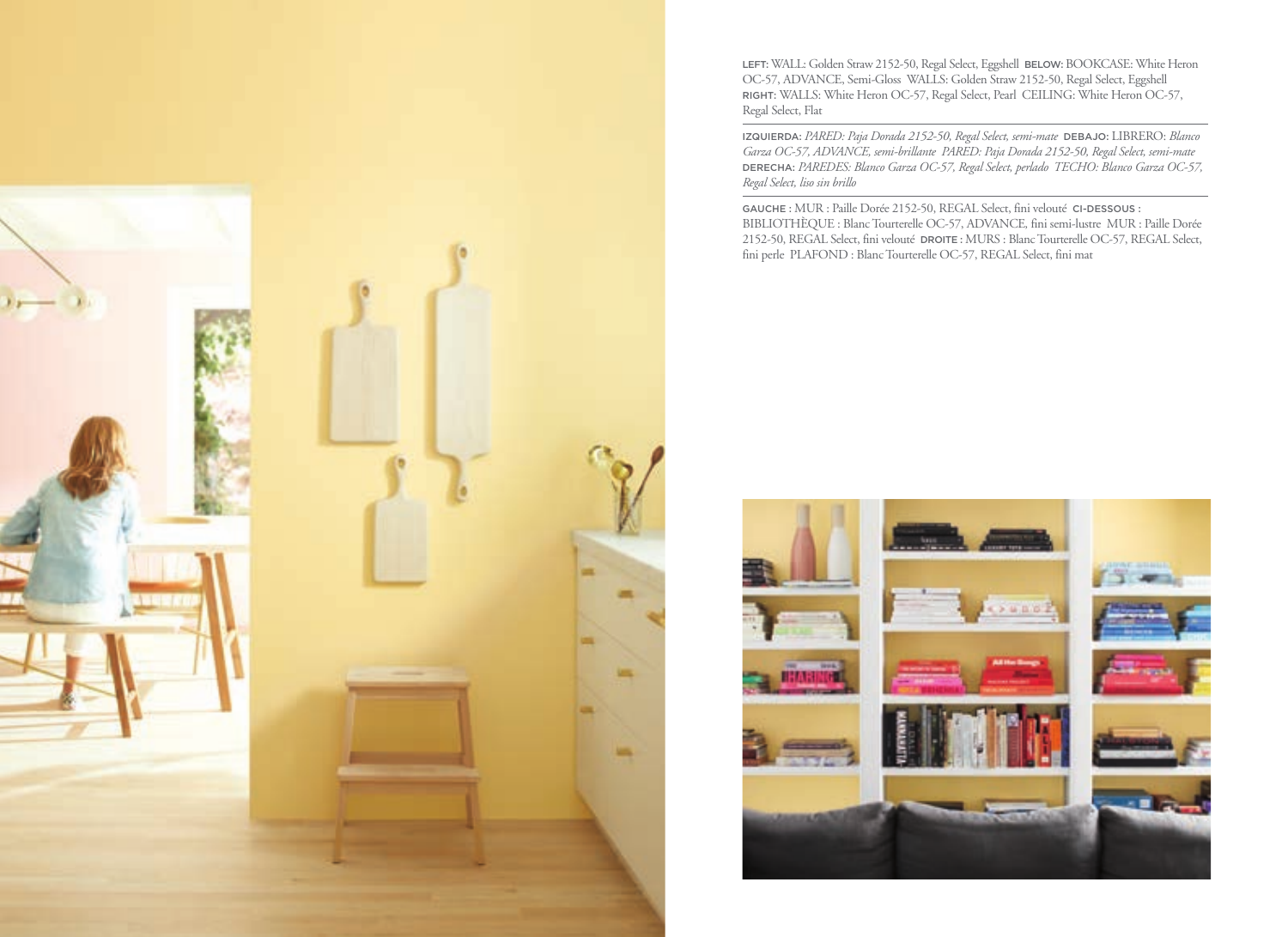![](_page_8_Picture_0.jpeg)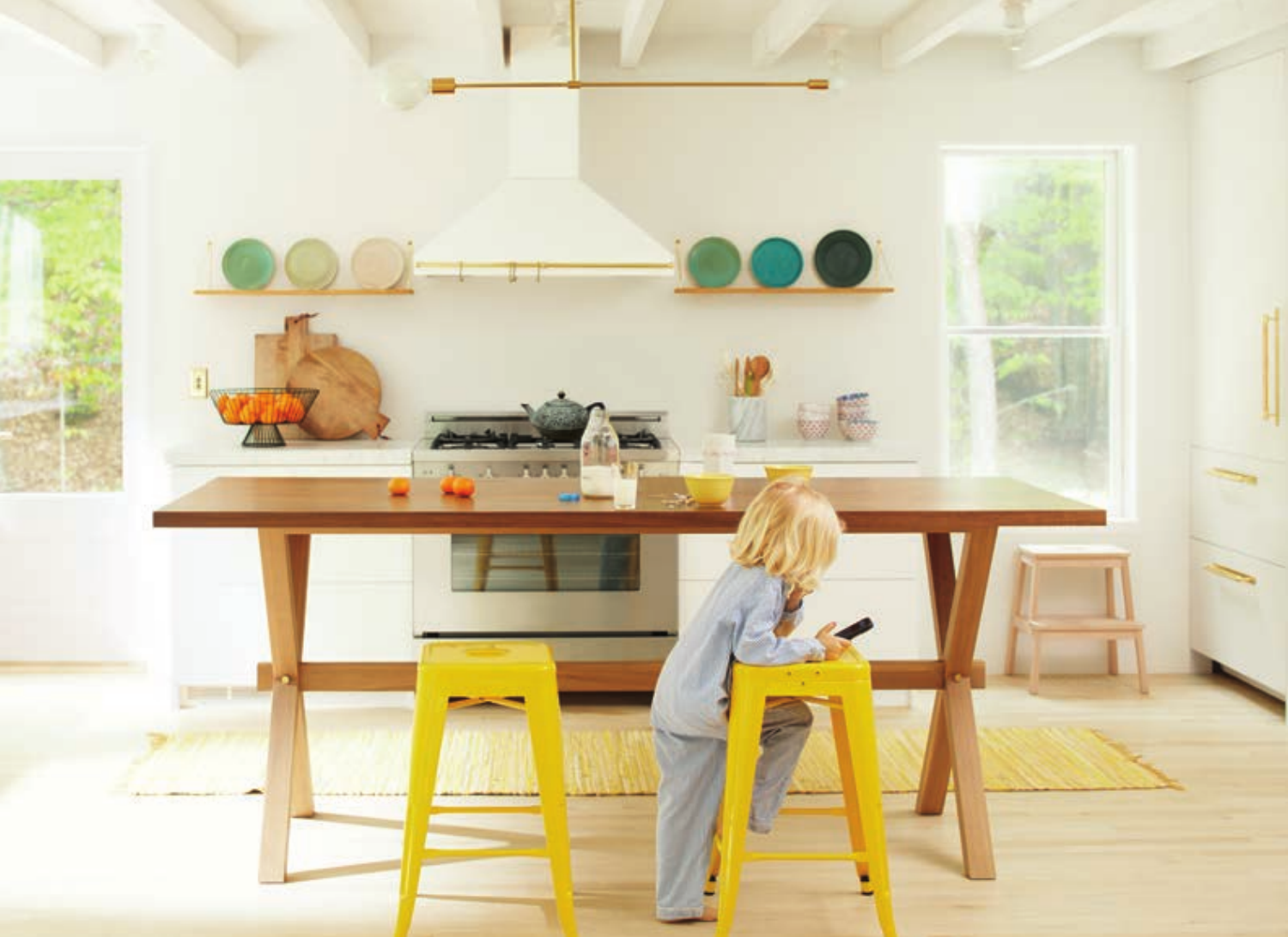![](_page_9_Picture_0.jpeg)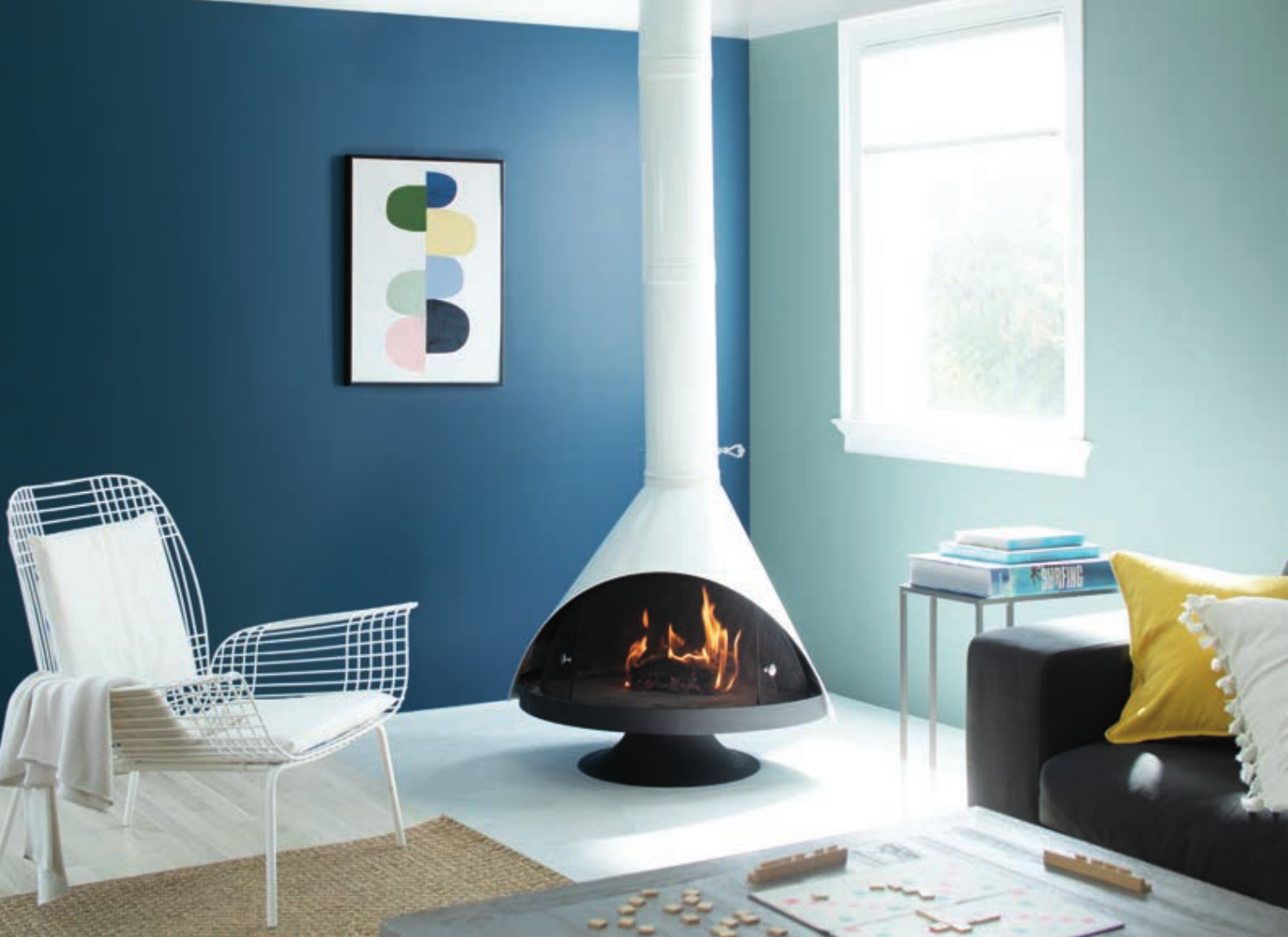LEFT: LEFT WALL: Blue Danube 2062-30, Aura, Eggshell RIGHT WALL: Buxton Blue HC-149, Aura, Eggshell RIGHT: UPPER WALL: Buxton Blue HC-149, ben, Eggshell LOWER WALL: Blue Danube 2062-30, ben, Eggshell

IZQUIERDA: *PARED IZQUIERDA: Danubio Azul 2062-30, Aura, semi-mate PARED DERECHA: Azul de Buxton HC-149, Aura, semi-mate* DERECHA: *PARED SUPERIOR: Azul de Buxton HC-149, ben, semi-mate PARED INFERIOR: Danubio Azul 2062-30, ben, semi-mate*

GAUCHE : MUR DE GAUCHE : Danube Bleu 2062-30, Aura, fini velouté MUR DE DROITE : Bleu Provençal HC-149, Aura, fini velouté DROITE : MUR DU HAUT : Bleu Provençal HC-149, ben, fini velouté MUR DU BAS : Danube Bleu 2062-30, ben, fini velouté

![](_page_10_Picture_3.jpeg)

![](_page_10_Picture_4.jpeg)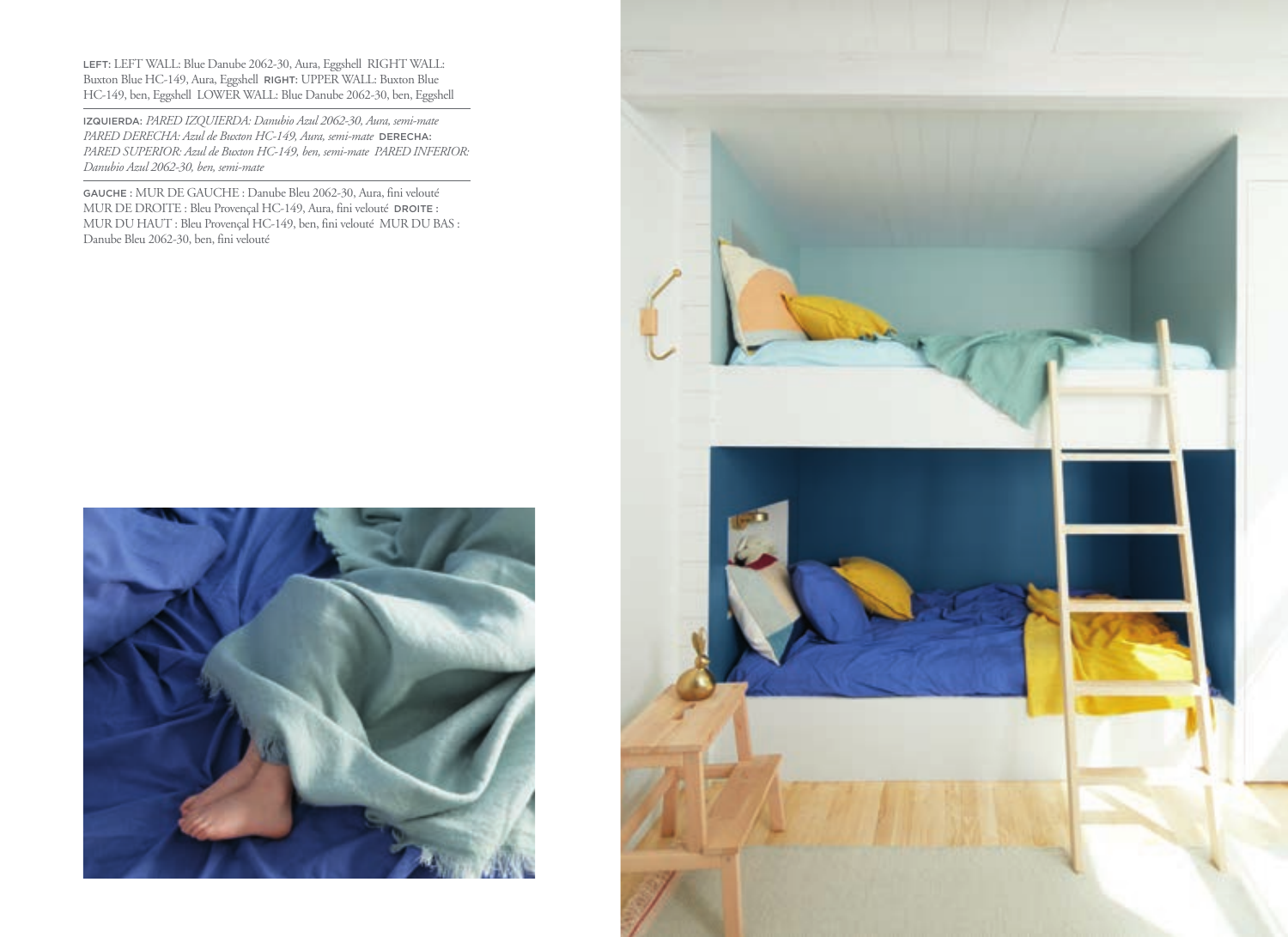![](_page_11_Picture_0.jpeg)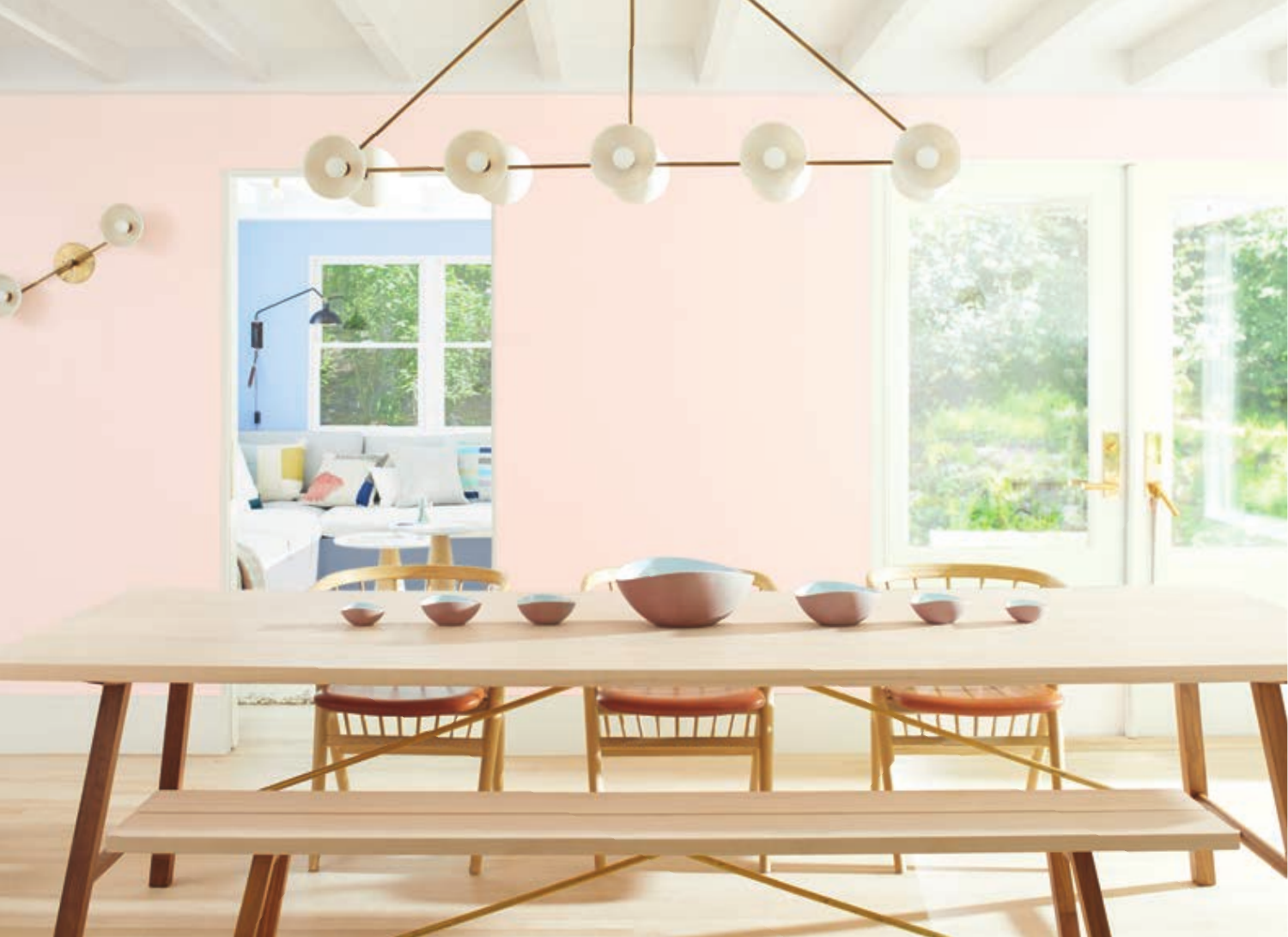LEFT: WALL: First Light 2102-70, Regal Select, Eggshell CEILING: White Heron OC-57, Regal Select, Flat BELOW: WALL: First Light 2102-70, ben, Eggshell RIGHT: WALL: Thunder AF-685, ben, Eggshell CABINET: First Light 2102-70, ADVANCE, Semi-Gloss

IZQUIERDA: *PARED: Primera Luz 2102-70, Regal Select, semi-mate TECHO: Blanco Garza OC-57, Regal Select, liso sin brillo* DEBAJO: *PARED: Primera Luz 2102-70, ben, semi-mate* DERECHA: *PARED: Trueno AF-685, ben, semi-mate GABINETES: Primera Luz 2102-70, ADVANCE, semi-brillante*

GAUCHE : MUR : Première Lueur 2102-70, REGAL Select, fini velouté PLAFOND : Blanc Tourterelle OC-57, REGAL Select, fini mat CI-DESSOUS : MUR : Première Lueur 2102-70, ben, fini velouté DROITE : MUR : Tonnerre AF-685, ben, fini velouté ARMOIRES : Première Lueur 2102-70, ADVANCE, fini semi-lustre

![](_page_12_Picture_3.jpeg)

![](_page_12_Picture_4.jpeg)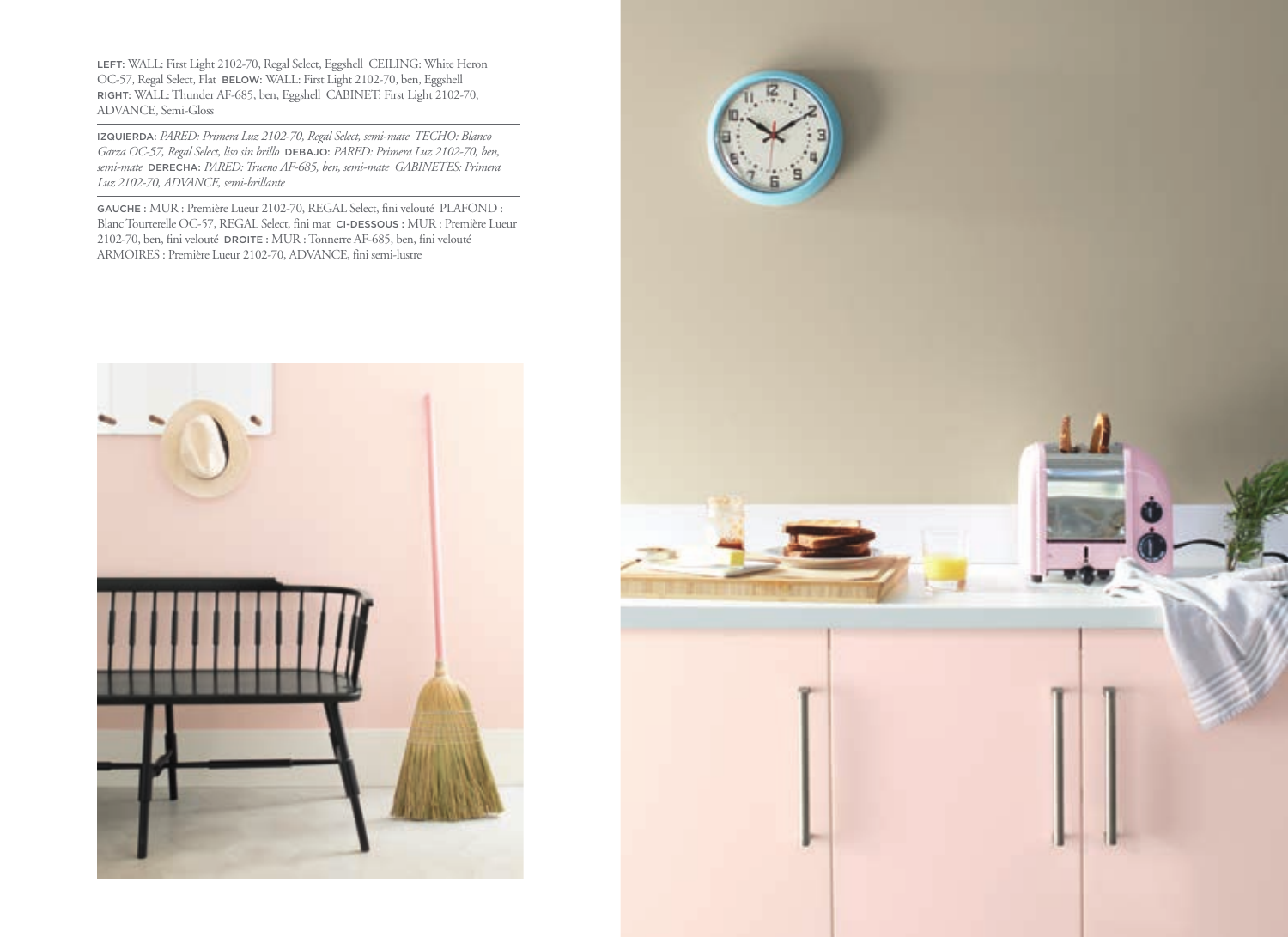![](_page_13_Picture_0.jpeg)

WALL: First Light 2102-70, Regal Select, Eggshell

*PARED: Primera Luz 2102-70, Regal Select, semi-mate*

MUR : Première Lueur 2102-70, REGAL Select, fini velouté

#### GENNEX® COLOR TECHNOLOGY

Engineered specifically by Benjamin Moore, for Benjamin Moore paints, our proprietary Gennex Color Technology sets us apart by delivering unmatched color and durability in a zero-VOC waterborne colorant.

#### TECNOLOGÍA DEL COLOR GENNEX®

Fabricada específicamente por Benjamin Moore, para pinturas Benjamin Moore, nuestra Tecnología del color, patentada Gennex nos diferencia ya que ofrecemos un color y durabilidad igualables, en un colorante al agua con cero COV.

#### TECHNOLOGIE DE LA COULEUR GENNEX®

Mise au point par Benjamin Moore pour les peintures Benjamin Moore, notre technologie de la couleur exclusive Gennex nous permet de faire bande à part grâce à des couleurs inégalées et une durabilité exceptionnelle dans une formule à base d'eau sans COV.

# Aura®

REGAL®

Rich color that stays true over time.

Color intenso que se mantiene real en el tiempo.

Une couleur riche qui conserve son éclat d'origine.

A trusted name for more than 50 years.

Un nombre confiable por más de 50 años.

Un nom digne de confiance depuis plus de 50 ans.

User-friendly paint that puts premium color within reach.

Jen

Pintura fácil de usar que pone al alcance el color de primera calidad.

Une peinture facile à utiliser qui met les couleurs de qualité à la portée de tous.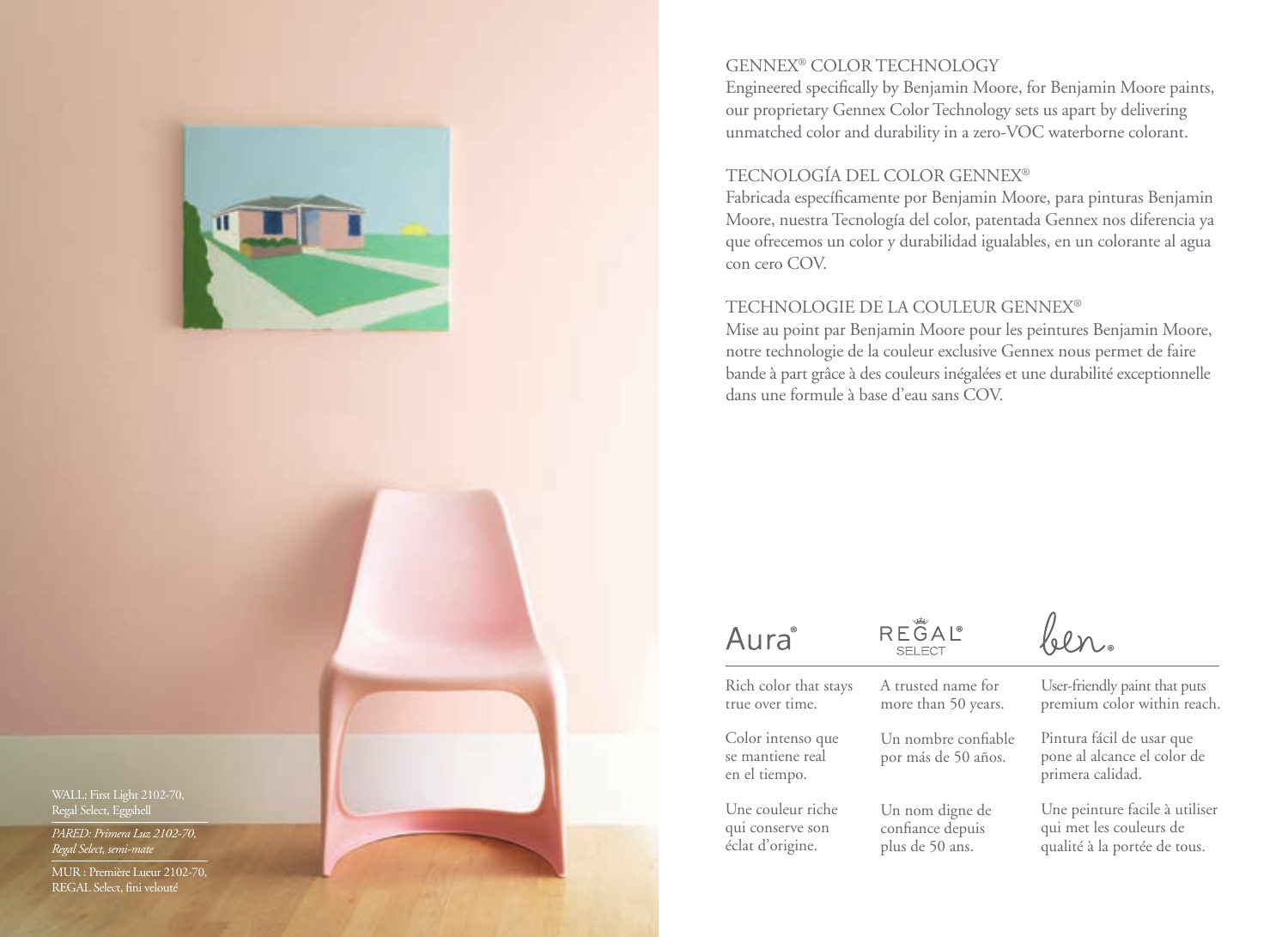![](_page_14_Figure_0.jpeg)

Color accuracy is ensured only when tinted in quality Benjamin Moore® paints. Color representations may differ slightly from actual paint. La exactitud del color solo se garantiza cuando se tintan pinturas de calidad Benja